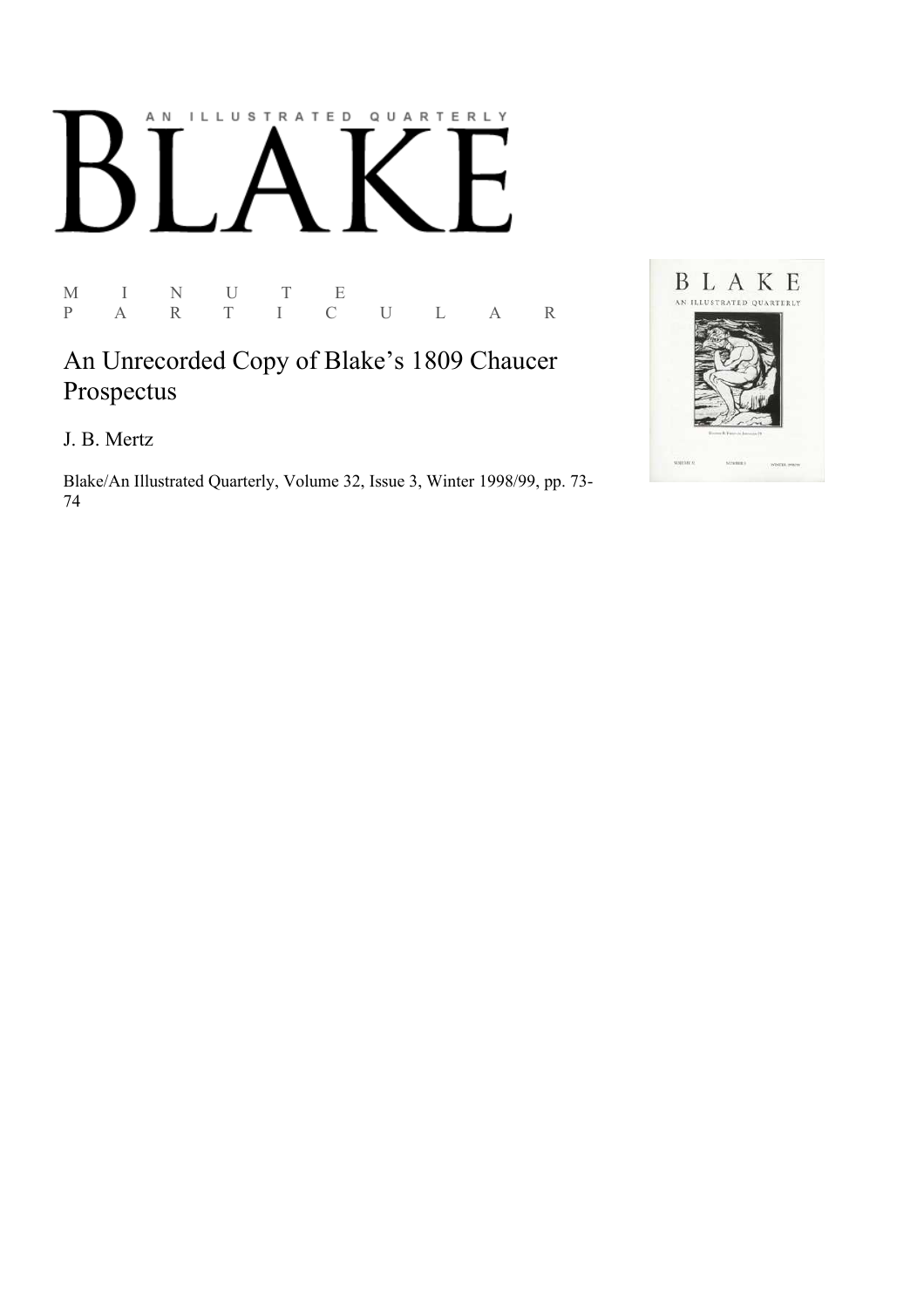Damon, S. Foster. *William Blake: His Philosophy and Symbols,* 1924. Gloucester, MA: Peter Smith, 1958.

. *A Blake Dictionary.* 1965. Ed. Morris Eaves. London: Thames and Hudson, 1973.

Erdman, David V. *Blake: Prophet Against Empire.* 3rd ed. New York: Dover Publications, 1977.

. *The Illuminated Blake.* London: Oxford University Press, 1975.

Erdman, David V. and John E. Grant, eds. *Blake's Visionary Forms Dramatic.* Princeton, NJ: Princeton University Press, 1970.

- Frye, Northrop. *Fearful Symmetry.* Princeton, NJ: Princeton University Press, 1947.
- Hirst, Desiree. *Hidden Riches.* London: Eyre and Spottiswoode, 1964.

Holy Bible, Douay-Rheims translation. Birmingham: C. Goodliffe Neale, 1955.

- Holy Bible, King James Version. New York: American Bible Society, 1967.
- Lesnick, Henry. "Narrative Structure and the Antithetical Vision of *Jerusalem"* In *Blake's Visionary Forms Dramatic,*  391-412.

Milton, John. *The Poems.* London: Longman, 1968.

Mitchell, W. J. T. *Blake's Composite Art. A Study of the Illuminated Poetry.* Princeton, NJ: Princeton University Press, 1978.

Ott, Judith. "The Bird-Man of Blake's *Jerusalem." Blake* 10 (1976): 48-51.

Paley, Morton D. *The Continuing City.* Oxford: Oxford University Press, 1983.

, ed. *Jerusalem.* By William Blake. London: William Blake Trust / Tate Gallery, 1991.

- Paracelsus. *Selected Writings.* Ed. with an Introduction by Jolande Jacobi. Trans. Norbert Guterman. Bollingen Series 28. Princeton, NJ: Princeton University Press, 1951- 1988.
- . *Archidoxes.* Trans. J.H. [?James Howell]. London, 1661. 2 parts.
- . *Philosophy Reformed & Improved in four Profound Tractates.* Trans. R.Turner. London, 1657.

Paine, Kathleen. *Blake and Tradition.* Bollingen Series 35:11. 2 vols. Princeton, NJ: Princeton University Press, 1968.

. "The Crested Cock." *Blake Newsletter* 1 (1967-68): 9- 10.

Stevenson, W H., ed. *Blake: The Complete Poems.* 2nd ed. London: Longman, 1989.

von Gerssdorff, Hans. *Feldtbuch der Wundartzney.*  Strassburg: Joanne Schott, 1517. 2nd ed., 1532. Facsimile of 1517 edition reproduced for Editions Medicina Rara Ltd. under the supervision of Agathon Presse, Baiersbronn, West Germany, 1970.

Wicksteed, Joseph. *William Blake's* Jerusalem. London: Trianon Press, 1954.

Witke, Joanne. *William Blake's Epic: Imagination Unbound.*  London: Croom Helm, 1986.

## MINUT E PARTICULA R

An Unrecorded Copy of Blake's 1809 Chaucer Prospectus

## BY J. B. MERTZ

In August 1830, shortly after his visit to Oxford in the<br>Company of his friend Isaac D'Israeli, the antiquarian n August 1830, shortly after his visit to Oxford in the and collector Francis Douce made his will, directing that his extensive collection of printed books, drawings, prints, illuminated manuscripts, coins and medals should be left to the Bodleian Library.<sup>1</sup> After his death in 1834 the library received one of its most valuable bequests, which included several works by Blake: *The Book ofThel* (I), *The Marriage of Heaven and Hell* (B), *A Descriptive Catalogue* (H), and the print *Chaucer's Canterbury Pilgrims* (impression 3D).<sup>2</sup> Douce kept a record of his purchases in a set of three notebooks entitled "Collecta," which show that he acquired "Blake's marr. of heaven & hell" in April 1821 from "Dyer"<sup>3</sup> and "Blake's print of Canterbury pilgrimage" in November 1824 from the publishers and printsellers "Hurst [and Robinson]."<sup>4</sup> Four months later, in March 1825, Douce returned to Hurst and Robinson's shop, recording the acquisition of "Blake's Canterbury Pilgr."<sup>5</sup> Joan Stemmler suggests that this is "probably a double entry" for the print of the Canterbury Pilgrims,<sup>6</sup> but more likely it refers to the hitherto unknown second copy of Blake's 1809 Chaucer Prospectus in the Bodleian Library. Douce pasted the prospectus onto the fly-leaf inside the back cover of his copy of the first volume of *The Canterbury Tales of Chaucer* (edited by Thomas Tyrwhitt and published in 1798).<sup>7</sup> Like the sole copy (A) in the British Museum Print Room recorded by G. E. Bentley, Jr., the Bodleian copy is a broadsheet approximately 18.65 x 22.7 cm., printed on the recto with the verso blank.<sup>8</sup>

1 [Samuel Weller Singer], "Francis Douce, Esq. F. S. A." *The Gentlemen's Magazine* 156 (1834): 216-17.

2 G. E. Bentley, Jr., *Blake Books* (Oxford, 1977) 128, 134 and 298, and Robert N. Essick, *The Separate Plates of William Blake: A Catalogue* (Princeton, 1983) 63. Only *Thel* and *A Descriptive Catalogue* are listed in the *Catalogue of the Printed Books and Manuscripts Bequeathed by Francis Douce, esq., to the Bodleian Library* (Oxford, 1840) 32.

3 Bodleian Library, MS. Douce e. 67, fol. 40°.

<sup>4</sup> MS. Douce e. 68, fol. 2<sup>v</sup>. The "Collecta" do not indicate when or from whome he acquired *Thel* or *A Descriptive Catalogue.* 

<sup>5</sup> MS. Douce e. 68, fol. 3<sup>v</sup>.

<sup>6</sup> "'Undisturbed above once in a Lustre': Francis Douce, George Cumberland and William Blake at the Bodleian Library and Ashmolean Museum," *Blake* 26 (1992): 18nl45.

" See the *Catalogue of the Printed Books and Manuscripts Bequeathed by Francis Douce,* 63, and G. E. Bentley, Jr., *Blake Records Supplement*  (Oxford, 1988) 132.

- *William Blake's Writings,* ed. G. E. Bentley, Jr. (Oxford, 1978) ii, 823-24 and 1692.